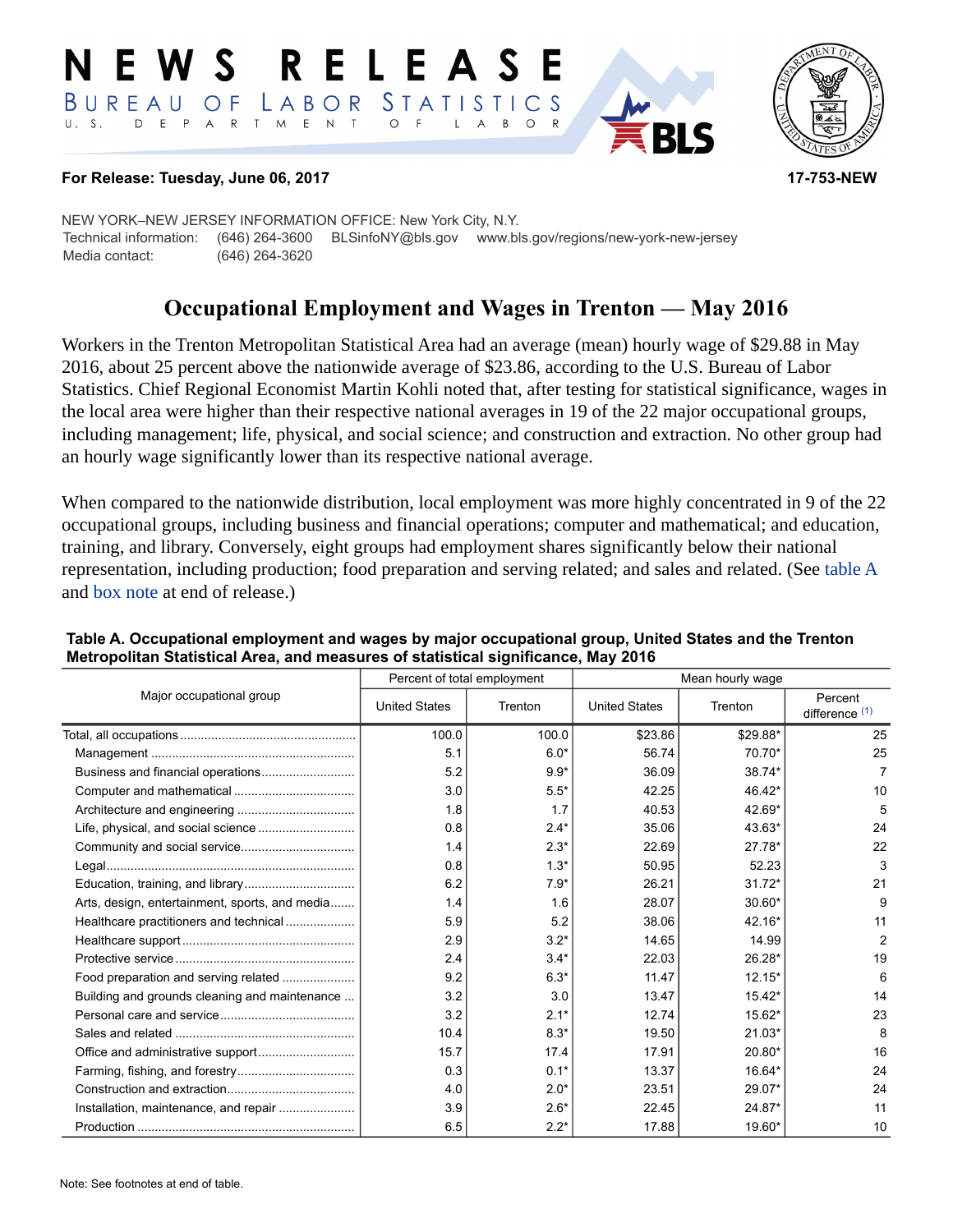#### **Table A. Occupational employment and wages by major occupational group, United States and the Trenton Metropolitan Statistical Area, and measures of statistical significance, May 2016 - Continued**

| Major occupational group           | Percent of total employment |         | Mean hourly wage     |         |                           |
|------------------------------------|-----------------------------|---------|----------------------|---------|---------------------------|
|                                    | United States               | Trenton | <b>United States</b> | Trenton | Percent<br>difference (1) |
| Transportation and material moving | 6.9                         | $5.5*$  | 17.34                | 17.03   |                           |

Footnotes:

<span id="page-1-1"></span>(1) A positive percent difference measures how much the mean wage in the Trenton Metropolitan Statistical Area is above the national mean wage, while a negative difference reflects a lower wage.

\* The percent share of employment or mean hourly wage for this area is significantly different from the national average of all areas at the 90-percent confidence level.

One occupational group—computer and mathematical—was chosen to illustrate the diversity of data available for any of the 22 major occupational categories. Trenton had 12,540 jobs in computer and mathematical, accounting for 5.5 percent of local area employment, significantly higher than the 3.0-percent share nationally. The average hourly wage for this occupational group locally was \$46.42, significantly above the national wage of \$42.25.

Some of the largest detailed occupations within the computer and mathematical group included software developers, applications (4,600); computer systems analysts (1,210); and computer programmers (1,070). Among the higher paying jobs were statisticians and computer network architects, with mean hourly wages of \$70.59 and \$59.50, respectively. At the lower end of the wage scale were computer user support specialists (\$29.69) and web developers (\$38.40). (Detailed occupational data for computer and mathematical are presented in table 1; for a complete listing of detailed occupations available go to [www.bls.gov/oes/2016/may/](https://www.bls.gov/oes/2016/may/oes_45940.htm) [oes\\_45940.htm](https://www.bls.gov/oes/2016/may/oes_45940.htm) .)

Location quotients allow us to explore the occupational make-up of a metropolitan area by comparing the composition of jobs in an area relative to the national average. (See table 1.) For example, a location quotient of 2.0 indicates that an occupation accounts for twice the share of employment in the area than it does nationally. In the Trenton Metropolitan Statistical Area, above-average concentrations of employment were found in many of the occupations within the computer and mathematical group. For instance, software developers, applications were employed at 3.6 times the national rate in Trenton, and computer programmers, at 2.5 times the U.S. average. On the other hand, computer user support specialists had a location quotient of 1.0 in Trenton, indicating that this particular occupation's local and national employment shares were similar.

These statistics are from the Occupational Employment Statistics (OES) survey, a federal-state cooperative program between BLS and State Workforce Agencies, in this case, the New Jersey Department of Labor and Workforce Development.

### **Note on Occupational Employment Statistics Data**

<span id="page-1-0"></span>A value that is statistically different from another does not necessarily mean that the difference has economic or practical significance. Statistical significance is concerned with the ability to make confident statements about a universe based on a sample. It is entirely possible that a large difference between two values is not significantly different statistically, while a small difference is, since both the size and heterogeneity of the sample affect the relative error of the data being tested.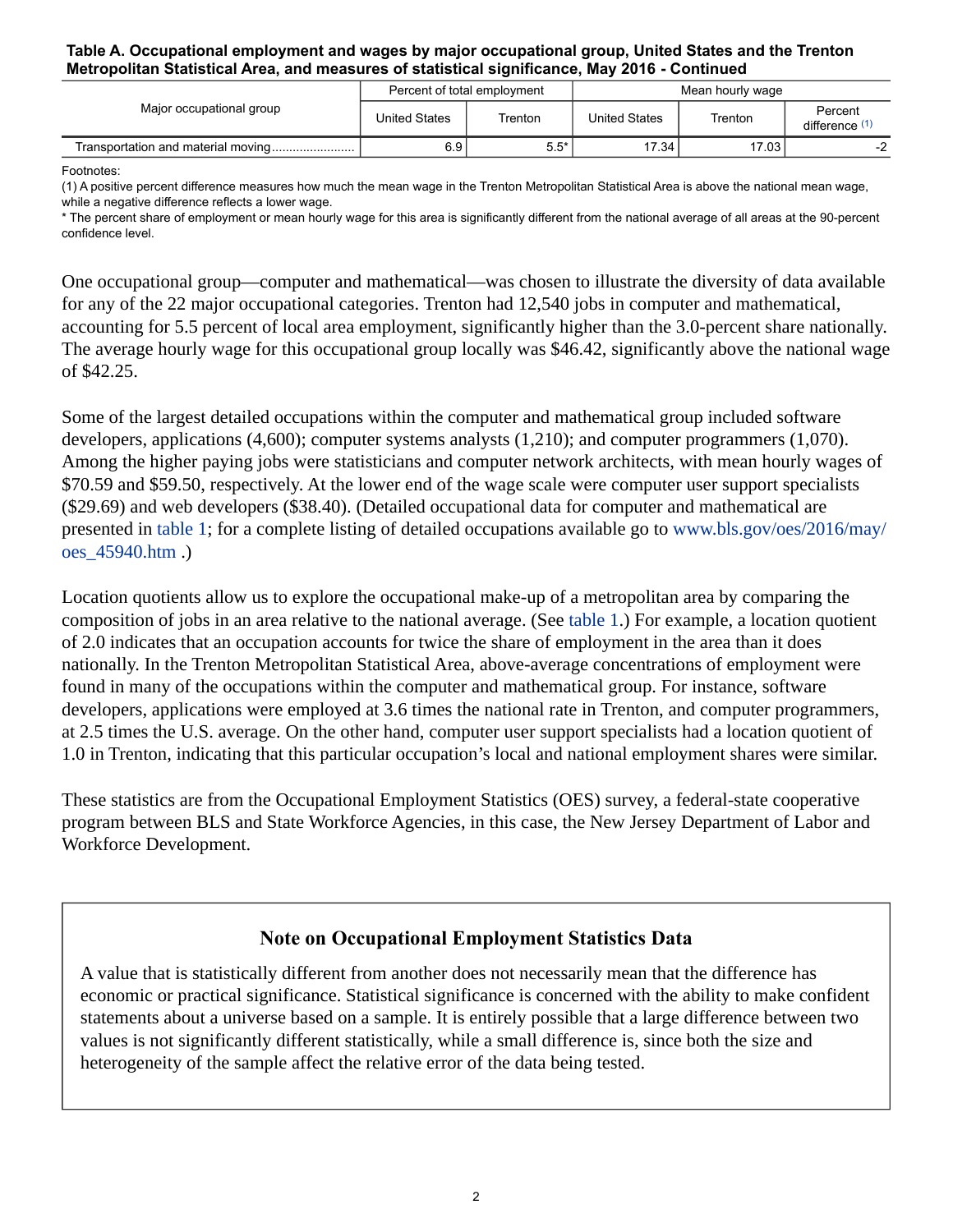## **Technical Note**

The Occupational Employment Statistics (OES) survey is a semiannual mail survey measuring occupational employment and wage rates for wage and salary workers in nonfarm establishments in the United States. The OES data available from BLS include cross-industry occupational employment and wage estimates for the nation; over 650 areas, including states and the District of Columbia, metropolitan statistical areas (MSAs), metropolitan divisions, nonmetropolitan areas, and territories; national industry-specific estimates at the NAICS sector, 3-, 4-, and selected 5- and 6-digit industry levels, and national estimates by ownership across all industries and for schools and hospitals. OES data are available at [www.bls.gov/oes/tables.htm](https://www.bls.gov/oes/tables.htm).

OES estimates are constructed from a sample of about 1.2 million establishments. Each year, two semiannual panels of approximately 200,000 sampled establishments are contacted, one panel in May and the other in November. Responses are obtained by mail, Internet or other electronic means, email, telephone, or personal visit. The May 2016 estimates are based on responses from six semiannual panels collected over a 3-year period: May 2016, November 2015, May 2015, November 2014, May 2014, and November 2013. The overall national response rate for the six panels, based on the 50 states and the District of Columbia, is 73 percent based on establishments and 69 percent based on weighted sampled employment. The unweighted employment of sampled establishments across all six semiannual panels represents approximately 58 percent of total national employment. The sample in the Trenton Metropolitan Statistical Area included 2,105 establishments with a response rate of 76 percent. For more information about OES concepts and methodology, go to [www.bls.gov/news.release/ocwage.tn.htm.](https://www.bls.gov/news.release/ocwage.tn.htm)

The May 2016 OES estimates are based on the 2010 Standard Occupational Classification (SOC) system and the 2012 North American Industry Classification System (NAICS). Information about the 2010 SOC is available on the BLS website at [www.bls.gov/soc](https://www.bls.gov/soc) and information about the 2012 NAICS is available at [www.bls.gov/bls/naics.htm.](https://www.bls.gov/bls/naics.htm)

### **Metropolitan area definitions**

The substate area data published in this release reflect the standards and definitions established by the U.S. Office of Management and Budget.

The **Trenton, N.J. Metropolitan Statistical Area** consists of Mercer County.

### **Additional information**

OES data are available on our regional web page at [www.bls.gov/regions/new-york-new-jersey](https://www.bls.gov/regions/new-york-new-jersey). Answers to frequently asked questions about the OES data are available at [www.bls.gov/oes/oes\\_ques.htm](https://www.bls.gov/oes/oes_ques.htm). Detailed technical information about the OES survey is available in our Survey Methods and Reliability Statement on the BLS website at [www.bls.gov/oes/current/methods\\_statement.pdf](https://www.bls.gov/oes/current/methods_statement.pdf).

Information in this release will be made available to sensory impaired individuals upon request. Voice phone: (202) 691-5200; Federal Relay Service: (800) 877-8339.